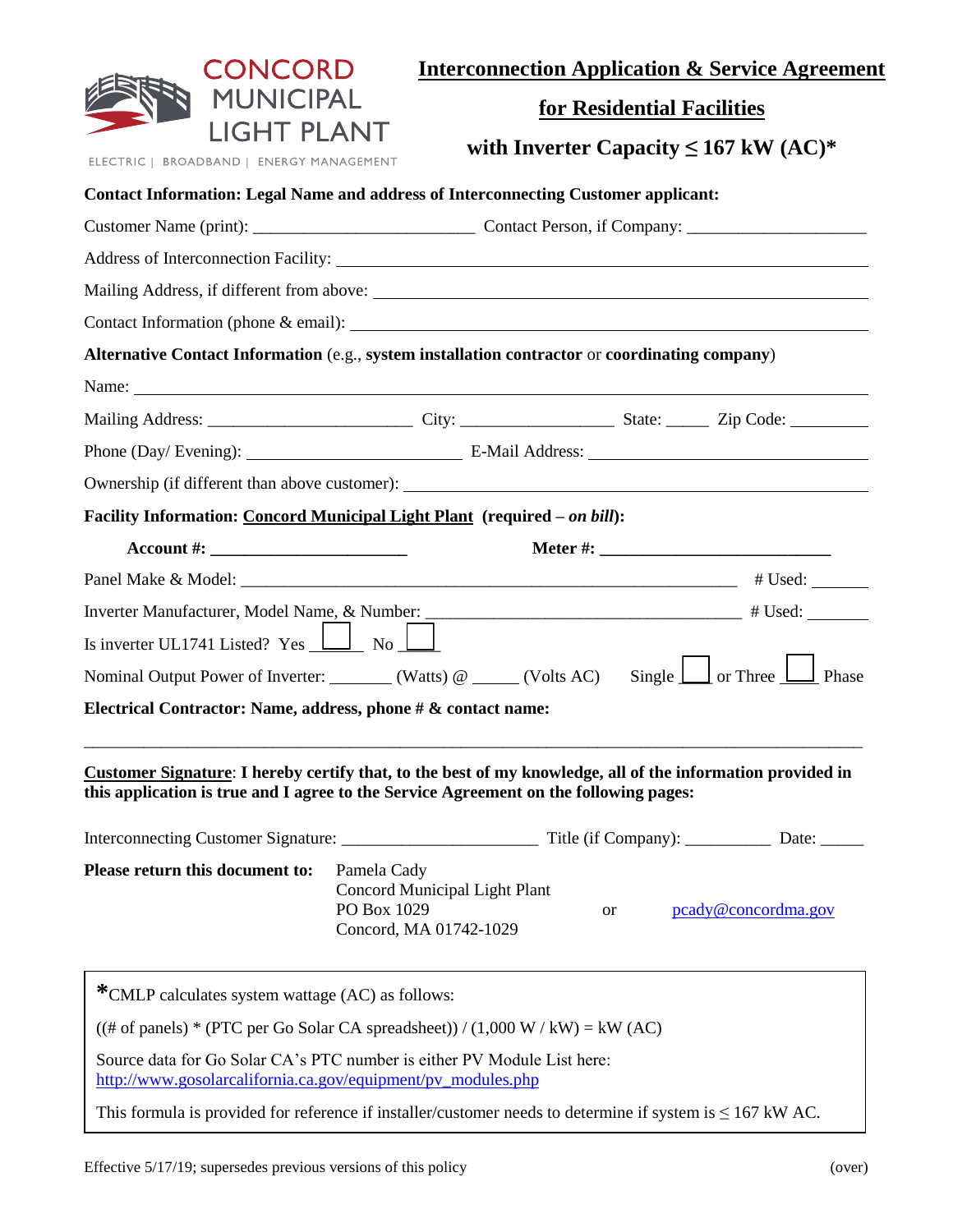Documents Required for Residential Solar Photovoltaic (PV) Panel Installation Approval Request:

- 1) Residential Interconnection Application (see previous page)
- 2) Residential Interconnection Application Signature Pages (p 2 -3) Note: Installer & Interconnecting Customer initials are required on page 3 if Energy Storage is being installed. All other signature lines on pages 2 -3 are for CMLP use only.
- 3) Interconnection Service Agreement (see following pages 4-7)
- 4) Wiring Diagram
- 5) Cut Sheets for All Equipment (Solar PV Panels & Inverters (+ energy storage equipment if applicable))
- 6) Residential Net Metering Policy Acknowledgement
- 7) If requesting CMLP rebate:
	- a. CMLP Solar PV Rebate Application
	- b. CMLP Solar PV Rebate Terms & Conditions
- 8) If requesting MLP Solar Program Rebate: (solar installations of 25 kW DC or less are eligible)
	- a. MLP Solar Program Rebate Application
	- b. MLP Solar Program Participant's Agreement
	- c. Proof of Property Ownership (tax bill or copy of deed)
- 9) Copy of Resident/System Installer Contract (if requesting CMLP or MLP Solar Program Rebate)
- 10) Azimuth and shading requirements must be met if requesting MLP Solar Program Rebate
- 11) Solar production meter requirements must be met if requesting MLP Solar Program Rebate.

For questions, please contact Pamela Cady at [pcady@concordma.gov](mailto:pcady@concordma.gov) or (978) 318-3149.

#### **Approval to INSTALL Facility (For CMLP use only) – Electric GENERATING Equipment**

Installation of the Facility is approved contingent upon the terms and conditions of this Agreement, and agreement to any system modifications, if required (Are system modifications required? Yes No.).

| CMLP Engineer's Signature:        | Title: | Date <sup>.</sup> |  |
|-----------------------------------|--------|-------------------|--|
|                                   |        |                   |  |
| <b>CMLP</b> Director's Signature: | Title: | Date <sup>.</sup> |  |

Explanation of Modifications, if any:

#### **Approval to OPERATE Facility (For CMLP use only) – Electric GENERATING Equipment**

Operation of the Facility is approved contingent upon the terms and conditions of this Agreement, and agreement to any CMLP or customer system modifications, if required.

| <b>CMLP</b><br>Signature: | m.<br><sup>1</sup> tle | Jate |
|---------------------------|------------------------|------|
|---------------------------|------------------------|------|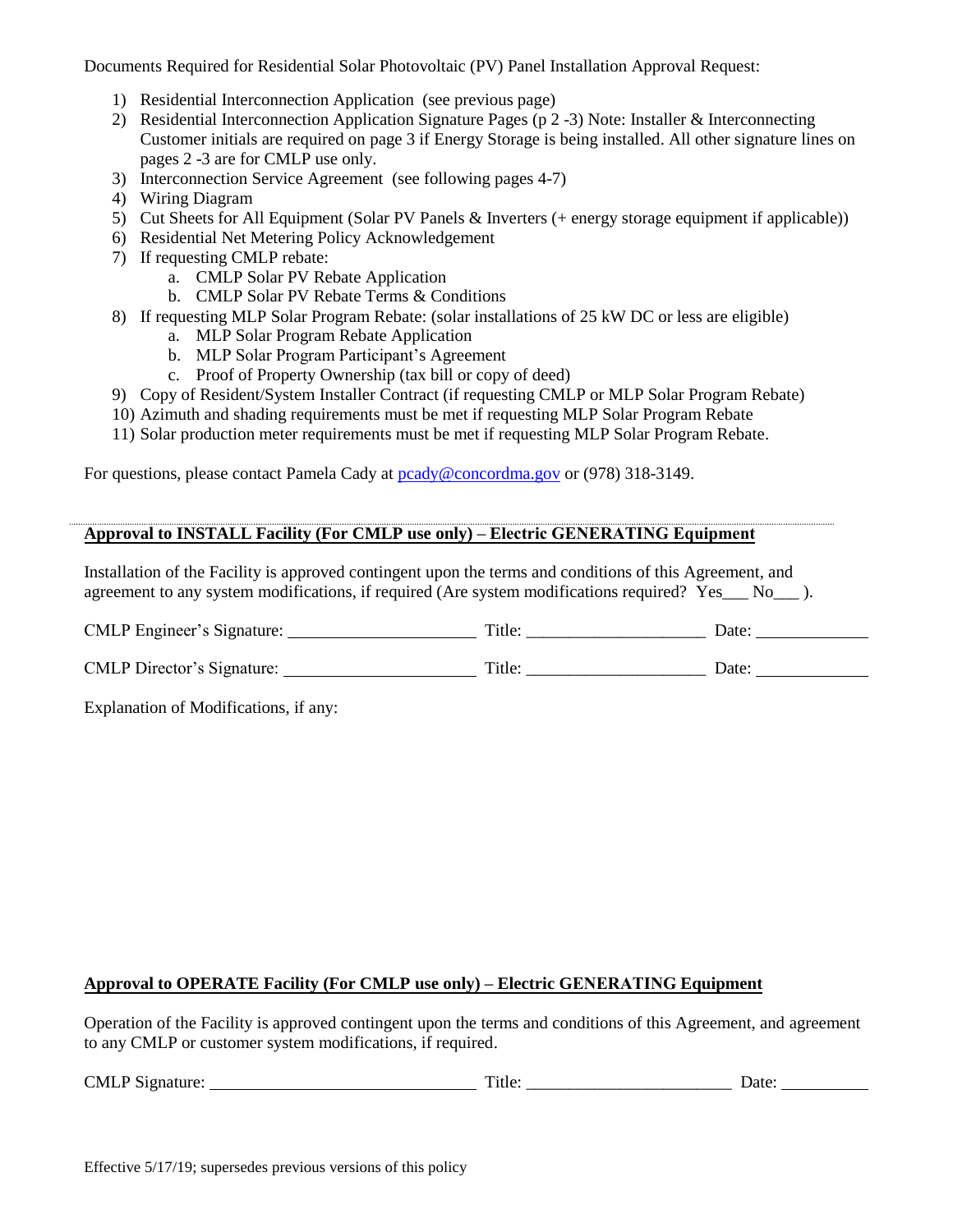| *Addition of BATTERY STORAGE system: Installer Initials: _________ Date: _________                                                                                                                           |                                                |  |  |
|--------------------------------------------------------------------------------------------------------------------------------------------------------------------------------------------------------------|------------------------------------------------|--|--|
|                                                                                                                                                                                                              | Interconnecting Customer Initials: Date: Date: |  |  |
| Approval to INSTALL Facility (For CMLP use only) - Energy STORAGE System                                                                                                                                     |                                                |  |  |
| Installation of the Facility is approved contingent upon the terms and conditions of this Agreement, and<br>agreement to any system modifications, if required (Are system modifications required? Yes No ). |                                                |  |  |
|                                                                                                                                                                                                              |                                                |  |  |
|                                                                                                                                                                                                              |                                                |  |  |
| Explanation of Modifications, if any:                                                                                                                                                                        |                                                |  |  |

## **Approval to OPERATE Facility (For CMLP use only) – Energy STORAGE System**

| <b>CMLP</b><br>Signature: | m.<br>`itle' | Jate |
|---------------------------|--------------|------|
|                           |              |      |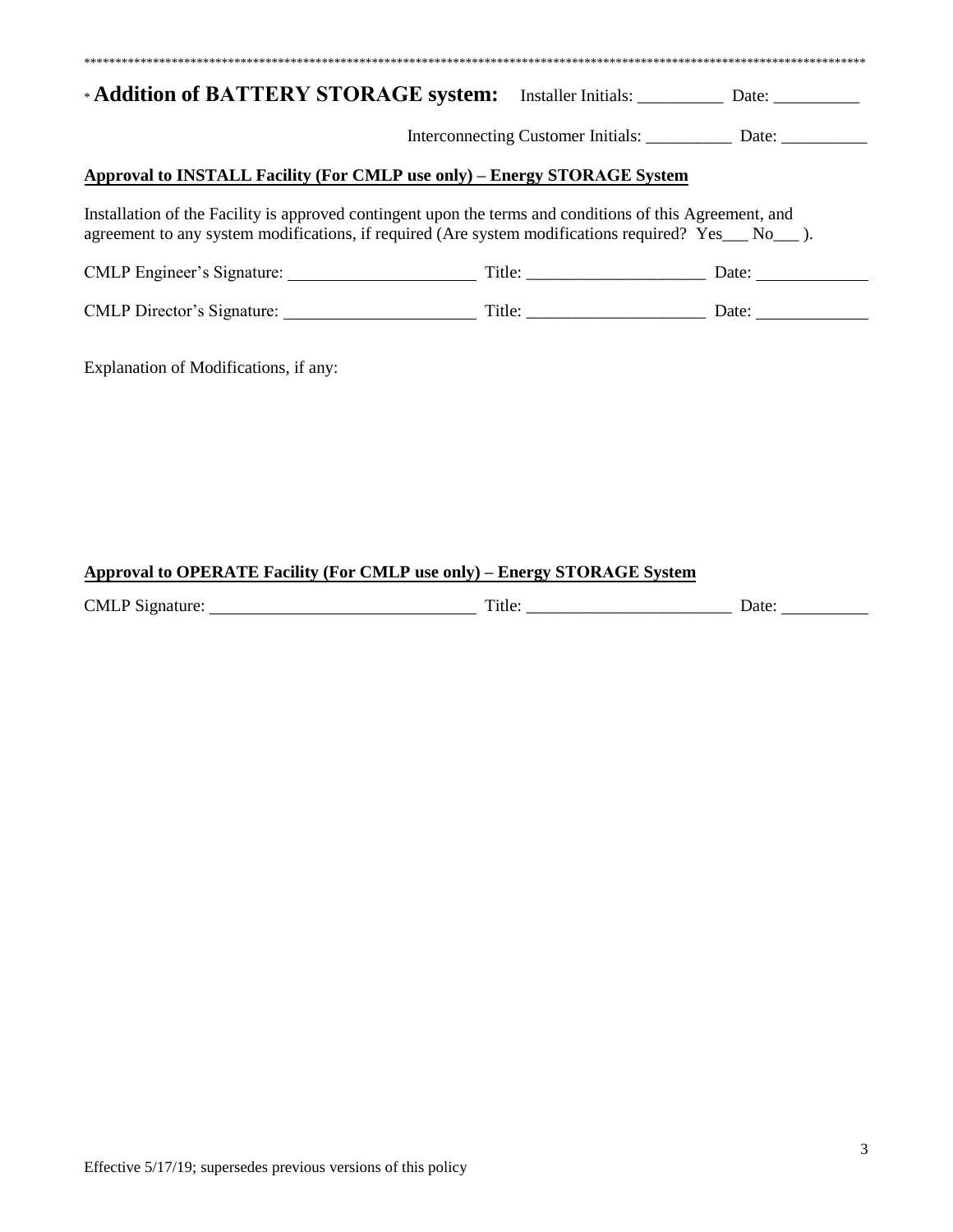# **167 kW (AC) and under Generator Interconnection – Service Agreement**

These terms and conditions set forth interconnection requirements, equipment specifications, and metering arrangements for residential customers who may choose self generation of electric energy using photovoltaic (PV), wind, or co-generation electric generating equipment.

#### 1) **Installation Requirements.**

- a. The PV project electrical work must be performed by a Massachusetts licensed electrician**.**
- b. The PV project must be installed according to the manufacturer's instructions and in compliance with all applicable codes and standards, including:
	- i. Local, state, and/or federal building and electrical laws, codes and practices.
	- ii. All pertinent permits and inspections must be obtained and copies kept on file as may be required by local codes and/or state law. This includes, but is not limited to, permits that may be required by the Town of Concord's Building Department. The Interconnecting Customers or his/her installation contractor is responsible for contacting the Building Department to assure permits, if necessary, are obtained.
- 2) **Interconnection and Operation.** The Interconnecting Customer may operate the electricity generation equipment, henceforth defined as "Facility," and interconnect with Concord Municipal Light Plant's electrical system only after the Facility's wiring is inspected by the Town of Concord's Electrical Inspector and after approval for the interconnection has been given by an authorized Concord Municipal Light Plant (also referred to henceforth as "CMLP") employee.
- 3) **Right of Inspection.** Concord Municipal Light Plant may, upon reasonable notice and at a mutually convenient time, conduct an inspection of the Facility to ensure that all equipment has been appropriately installed and all electrical connections have been made in accordance with Concord Municipal Light Plant policy. At the Facility, CMLP representatives shall identify themselves to the Interconnecting Customer's representative, state the object of their visit, and conduct themselves in a manner that will not interfere with the construction or operation of the Facility. Concord Municipal Light Plant has the right to refuse to connect the Facility in the event of improper Facility installation or if documentation for same is incomplete.
- 4) **Safe Operation and Maintenance.** The Interconnecting Customer shall be fully responsible to operate, maintain, and repair the Facility.
- 5) **Access and Control.** Concord Municipal Light Plant and other emergency personnel shall have access at all times to the outside-located, unlocked disconnect switch for the Facility. CMLP will have control such that it may open or close the required meter socket bypass.
- 6) **Disconnection.** The Customer shall be required to install a manual disconnect located on the line side, within 10 feet of the meter, and outside of the residence. Concord Municipal Light Plant may temporarily disconnect the Facility for planned or emergency work on Concord Municipal Light Plant's electrical system.
- 7) **Metering.** All Facilities approved under this Agreement are required to meet the following conditions.
	- a. In addition to the existing utility meter socket, the Interconnecting Customer shall furnish and install a meter socket, if necessary, for use with a PV production meter. Wiring shall be in accordance with the Massachusetts Electrical Code. If applying for an MLP Solar Program Rebate, Locus production meter LGate120-LTEx-ENE must be installed.
	- b. PV, Wind, and Co-gen systems will require the installation of a detent meter (measures electricity flow to and from the CMLP system) by the Concord Municipal Light Plant. The Concord Municipal Light Plant will install an appropriate meter within ten business days of Concord Municipal Light Plant and Wiring Inspector authorization for Interconnection and Operation.
	- c. The generating facility must be inverter-based.
	- d. If a single-phase Customer-Generating Facility is to be connected to a transformer center tap neutral of a 240 volt service, the addition of the Customer-Generating Facility shall not create an imbalance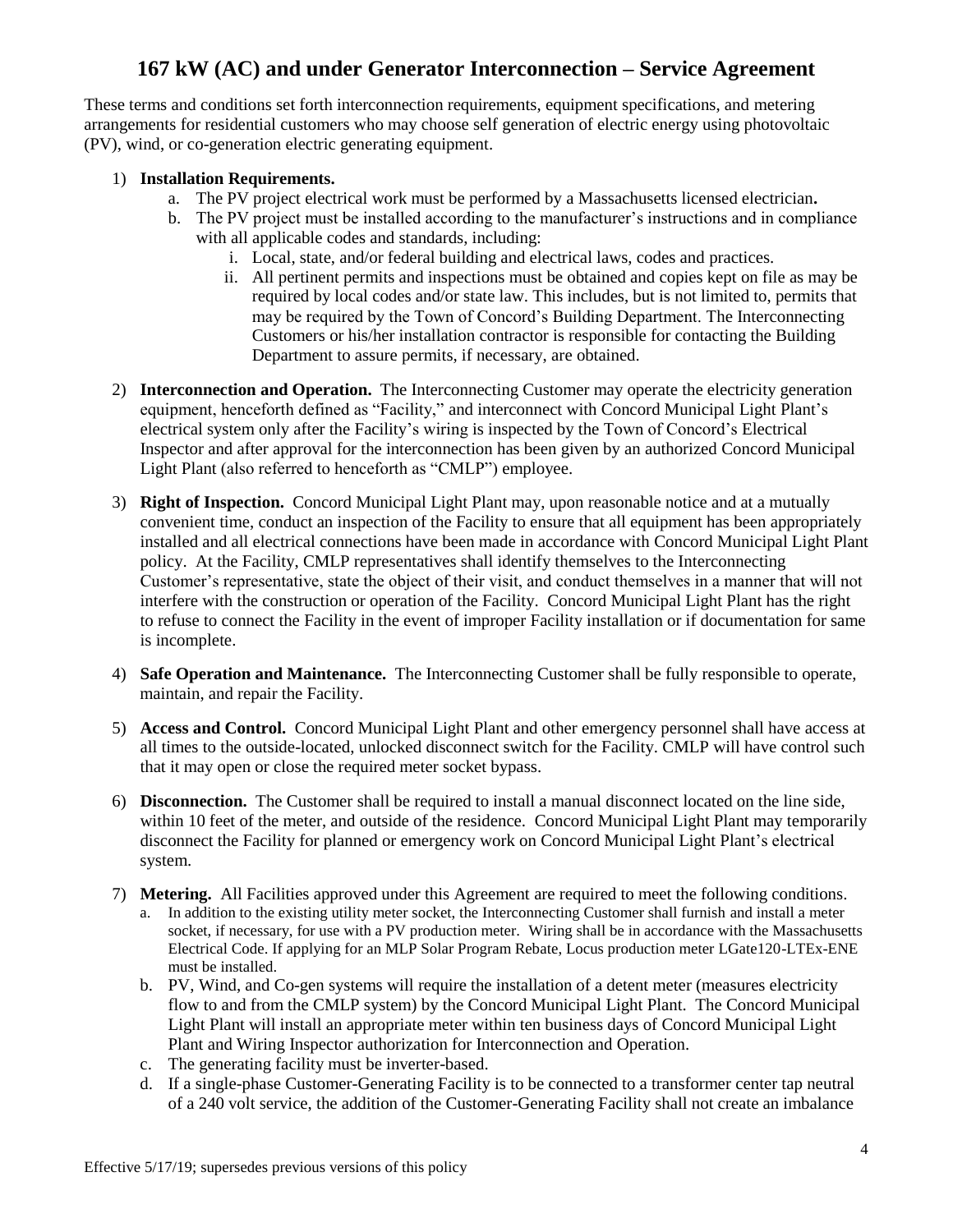between the two sides of the 240 volt service of more than 20% of nameplate rating of the service transformer.

e. If, at any time, any metering equipment is found to be inaccurate by a margin greater than that allowed under applicable criteria, rules, and standards, CMLP shall cause such metering equipment to be made accurate or replaced. The cost to repair or replace the meter shall be borne by CMLP. Meter readings for the period of inaccuracy shall be adjusted so far as the same can be reasonably ascertained; provided, however, no adjustment prior to the beginning of the preceding month shall be made except by agreement of the Parties. Each Party shall comply with any reasonable request of the other concerning the sealing of meters, the presence of a representative of the other Party when the seals are broken and the tests are made, and other matters affecting the accuracy of the measurement of electricity delivered from the Facility. If either Party believes that there has been a meter failure or stoppage, it shall immediately notify the other.

#### 8) **Net Metering. All Facilities approved under this Agreement qualify for net metering, as approved by Concord Municipal Light Plant.**

a. **Definition.** "Net metering" means a system of metering electricity in which CMLP credits Customer generation which migrates to the CMLP distribution system when generation is greater than consumption at the Customer location.

## b. **General Provisions.**

- i. CMLP will offer net metering to their customers who generate electricity on the Customer's side of the meter provided that the generating capacity of the customer's facility does not exceed 167 kilowatts AC. Larger applications must be reviewed on a case-by-case basis.
- ii. This policy is intended for use at residential properties only: specifically, owner occupied, single family / duplex homes.
- iii. The Customer is solely responsible for securing and complying with all local permitting processes including zoning, electrical, building inspection, and any and all other special permits that may be required.
- iv. Eligible generating sources include, but are not limited to: solar, wind, and micro-turbine units which simultaneously generate electricity and recover heat.
- *v. Traditional gasoline or natural gas fired portable or permanently mounted emergency generators are explicitly excluded from this policy.*
- c. **Price Credits.** The price paid by CMLP for electricity produced by the Customer-Generating Facility may vary with the type of generating facility at the discretion of CMLP. Please see our filed retail Residential Net Metering tariff at <http://www.concordma.gov/DocumentCenter/Home/View/1205> for the actual rate.

### 9) **Requirements for Inverter-Based Installations.**

- a. CMLP's distribution circuits generally operate with automatic re-closers, which activate following a trip without regard to whether the Facility is keeping the circuit energized. The Interconnecting Customer is responsible for protecting their equipment from being re-connected out of synch with CMLP's system.
- b. All electrical equipment must be new (with the exception of reconditioned meters recertified to meet accuracy standards), Underwriters Laboratory (UL) listed, and compliant with Institute of Electrical and Electronics Engineers (IEEE) standards, or other nationally recognized testing laboratory standards (e.g. CSA, ETL, TUV, etc.)
- c. For Facilities that utilize photovoltaic (PV) technology:
	- i. it is required that the system be installed in compliance with IEEE Standard 929-2000, "IEEE Recommended Practice for Utility Interface of (PV) Systems" or the applicable updated standard.
	- ii. All photovoltaic modules must be certified by a nationally recognized testing laboratory as meeting the requirements of the UL Standard 1703 or the applicable updated standard.
	- iii. The inverter shall meet the Underwriters Laboratories Inc. Standard UL 1741 SA, "Advanced Distributed Energy Resource Testing," and the requirements of IEEE 1547, or the applicable updated standards.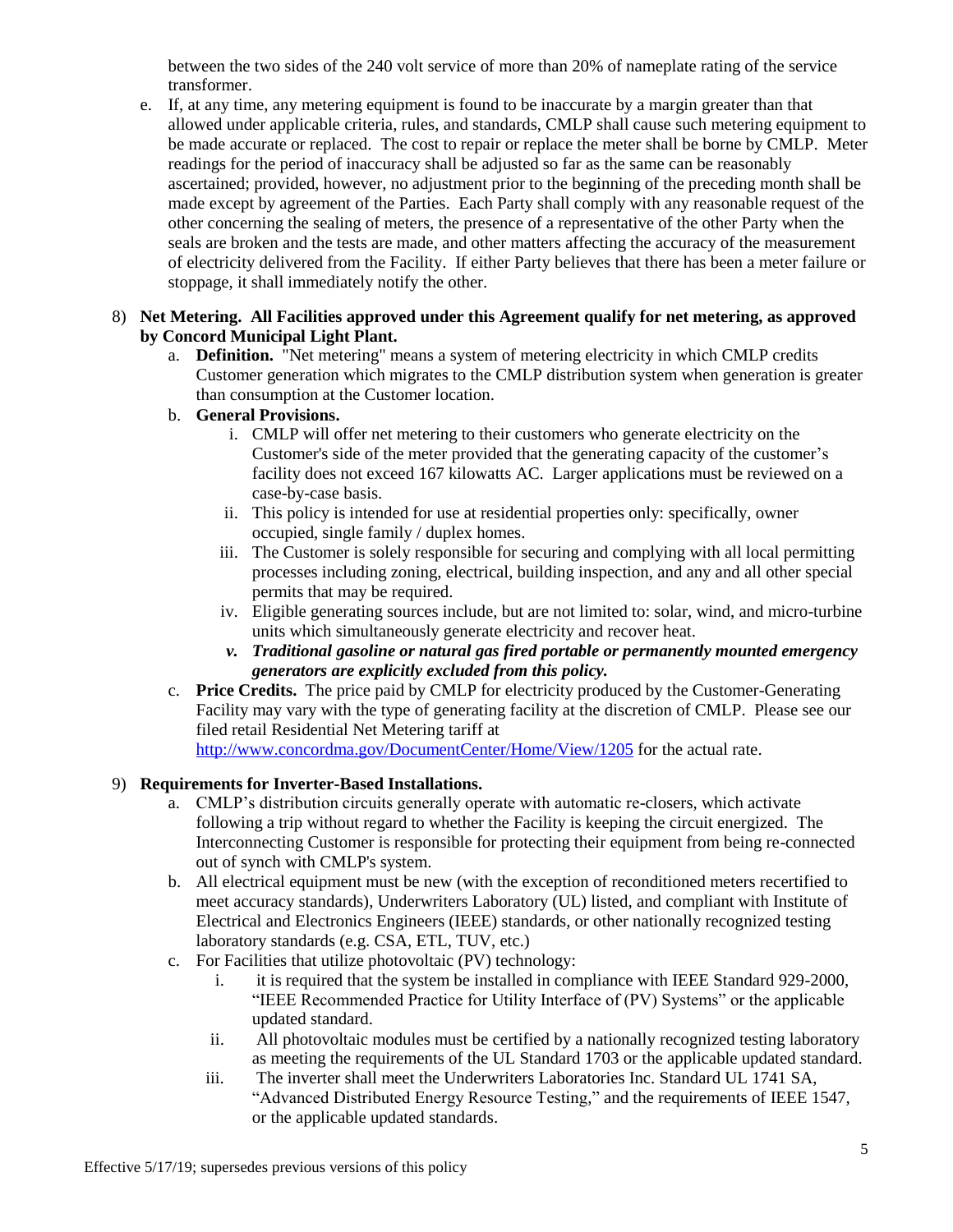- iv. Exception: UL is not required, but is recommended, for PV projects operating at less than 30 volts.
- d. For Facilities that utilize wind technology or other direct current energy sources and employ inverters for production of alternating current, the inverter shall meet the Underwriters Laboratories Inc. Standard UL 1741, "Standard for Inverters, Converters, Controllers and Interconnection System Equipment for Use With Distributed Energy Resources", or the applicable updated standard. Based on the information supplied by the Interconnecting Customer, if CMLP determines the inverter is in compliance with UL 1741, the Interconnecting Customer's request for interconnection will be approved.
- e. The following information must be submitted by the Interconnecting Customer for review and acceptance by CMLP prior to CMLP approving the Interconnecting Customer's request for interconnection:
	- The make, model and manufacturer's specification sheet for the inverter and solar panels.
	- An electrical wiring diagram of the Facility, including interconnection and metering.
		- o If applying for an MLP Solar Program Rebate, Locus production meter LGate120-LTEx-ENE must be installed and shown on diagram.
- 10) **Protection Requirements.** If, due to the interconnection of the Facility, when combined with preexisting facilities interconnected to CMLP's system, the rating of any of CMLP's equipment or the equipment of others connected to CMLP's system will be exceeded or its control function will be adversely affected, CMLP shall have the right to require the Interconnecting Customer to pay for the purchase, installation, replacement, or modification of equipment to eliminate the condition. Where such action is deemed necessary by CMLP, CMLP will, where possible, permit the Interconnecting Customer to choose among two or more options for meeting CMLP's requirements as described in this Protection Policy.
- 11) **Indemnification.** Interconnecting Customer and Concord Municipal Light Plant shall each indemnify, defend and hold the other, its officers, employees and agents (including, but not limited to, affiliates, contractors and their employees), harmless from and against all liabilities, damages, losses, penalties, claims, demands, suits and proceedings of any nature whatsoever for personal injury (including death) or property damage to unaffiliated third parties that arise out of, or are in any manner connected with, the performance of this Agreement by that party, except to the extent that such an injury or damages to unaffiliated third parties may be attributable to the negligence or willful misconduct of the party seeking indemnification.
- 12) **Limitation of Liability.** Each party's liability to the other party for any loss, cost, claim, injury, liability, or expense, including reasonable attorney's fees, relating to, or arising from, any act or omission in its performance of this Agreement, shall be limited to the amount of direct damage actually incurred. In no event shall either party be liable to the other party for any indirect, incidental, special, consequential, or punitive damages of any kind whatsoever.
- 13) **Force Majeure.** An event of Force Majeure means any act of God, labor disturbance, act of the public enemy, war, insurrection, riot, fire, storm or flood, explosion, breakage or accident to machinery or equipment, any curtailment, order, regulation or restriction imposed by governmental, military or lawfully established civilian authorities, or any other cause beyond either party's control. A Force Majeure event does not include an act of negligence or intentional wrongdoing. Neither CMLP nor the Interconnecting Customer will be considered in default as to any obligation under Interconnection Requirements if prevented from fulfilling the obligation due to an event of Force Majeure. However, a party whose performance is hindered by an event of Force Majeure shall make all reasonable efforts to perform its obligations under these Interconnection Requirements.
- 14) **Termination.** This Agreement may be terminated under the following conditions:
	- a. **By Mutual Agreement.** The Parties agree in writing to terminate the Agreement.
	- b. **By Interconnecting Customer.** The Interconnecting Customer may terminate this Agreement by providing the Concord Municipal Light Plant written notice at least 30 days prior to the termination.